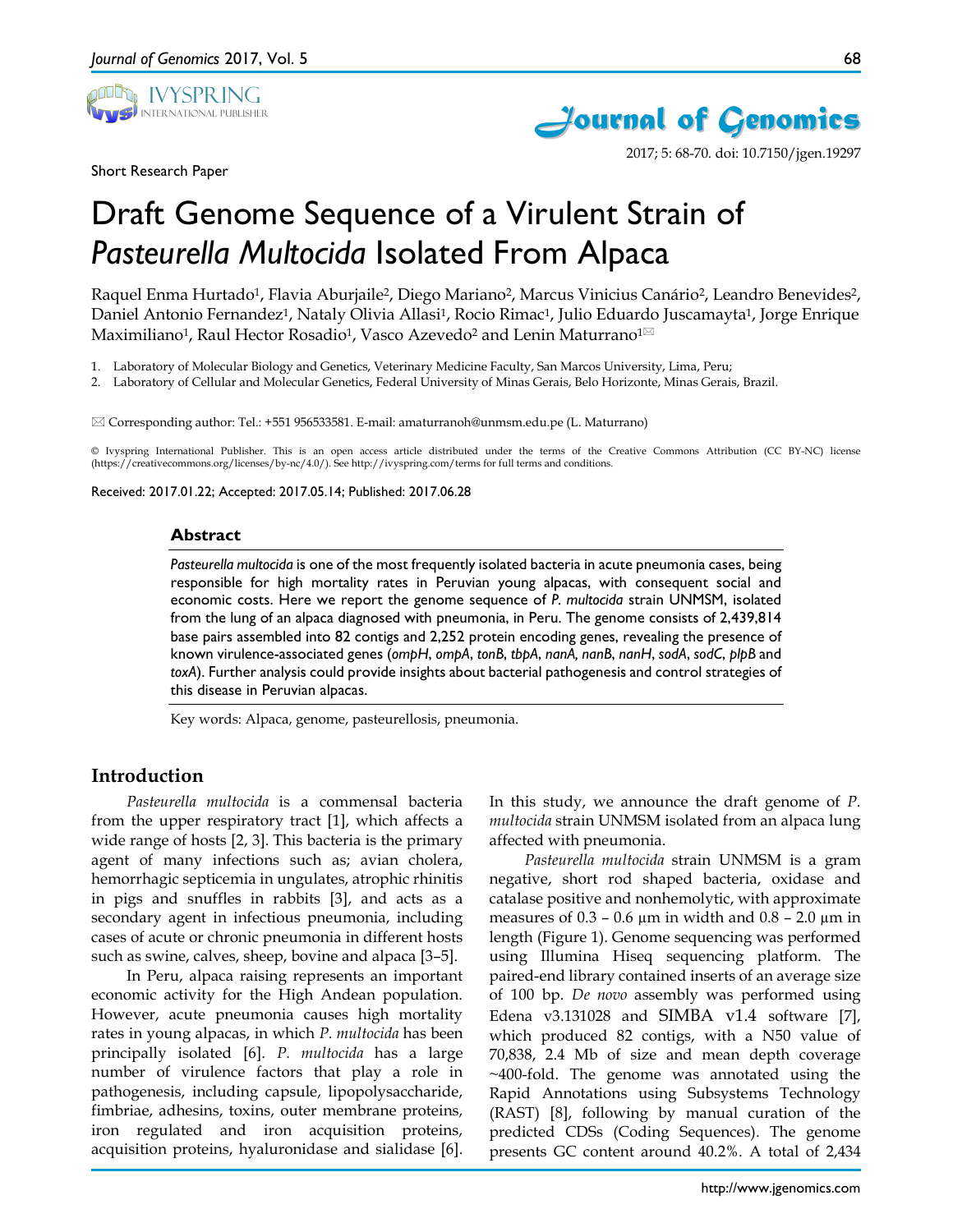genes were predicted, of which 2,252 were protein-coding genes, eight rRNA genes (four 16S rRNA, one 23S rRNA and three 5S rRNA genes) and 55 were tRNA genes. In table 1, a few summary statistics of the genome are presented.

**Table 1.** Genome statistics of *P. multocida* strain UNMSM.

| Attribute                        | Value     | % of Total* |
|----------------------------------|-----------|-------------|
| Genome size (bp)                 | 2,439,814 | 100.00%     |
| DNA coding region(bp)            | 2,066,315 | 84.69%      |
| $DNA G+C content (bp)$           | 979,694   | 40.15%      |
| Total genes                      | 2,434     | 100.00%     |
| Pseudogenes                      | 115       | 4.72%       |
| Genes assigned to COGs           | 1,921     | 78.92%      |
| Genes with Pfam domains          | 1,183     | 48.60%      |
| Genes with signal peptides       | 173       | 7.10%       |
| Genes with transmembrane helices | 490       | 20.13%      |
| <b>CRISPR</b> repeats            | 1         |             |

\* The total is based on either the size of the genome in base pairs or the total number of genes in the annotated genome.

The Cluster of Orthologous Genes (COG) [8] assignments were done using CGView Comparison Tool (CCT), and the presence of protein domains was predicted by Pfam. The signal peptides were identified with the SignalP 4.0 software [9], transmembrane helices were classified by method of Krogh and collaborators method [10], and the CRISPR motif was detected with a web tool described by Grissa and collaborators [11] (Table 1). The functional analysis obtained from Rapid Annotation using Subsystem Technology (RAST) revealed 395 collections of functionally related protein families (Figure 2). The genome has 54 genes responsible for iron acquisition and metabolism; 42 genes involved in virulence, disease and defense; 74 genes involved in

membrane transport, and 75 genes related to phages, prophages and transposable elements. Analysis of genes showed that this strain belongs to capsular type A, and the presence virulence associated genes, including outer membrane proteins as *ompH* (UR07\_03150), and *ompA* (UR07\_05380); hyaluronidases as *nanA* (UR07\_06210), *nanB*  (UR07\_07035) and *nanH* (UR07\_07095); iron acquisition related genes*, tonB* (UR07\_07610) and *tbpA*  (UR07\_03090); genes involved in sialic acid metabolism as *sodA* (UR07\_00380) and *sodC*  (UR07\_00680); a lipoprotein, *plpB* (UR07\_09985) and *toxA* (UR07\_03905), a dermonecrotic toxin [5–12].

This work provides a better understanding of *P. multocida* UNMSM, the first genome isolated from alpaca. Future studies *in vitro* and *in vivo* associated with virulence genes predicted in *P. multocida*, will improve understanding of their pathogenicity and provide an assessment of new targets for the use of vaccines and drugs, which may be important for the control of pneumonia case numbers in alpacas. The genome projects of *P. multocida* strain UNMSM have been deposited in GenBank under the following accession numbers, LGRE00000000.

#### **Acknowledgements**

This work was conducted by Laboratory of Cellular and Molecular Genetics in Federal University of Minas Gerais and Veterinary Medicine Faculty in National University of San Marcos and present work was financially supported by the Programa Nacional de Innovación para la Competitividad y Productividad (Innóvate Perú), under the contract 133-FINCyT-IB-2013, as part of the project "Reverse Vaccinology: Developing a new generation vaccine for the control and/or prevention pasteurellosis pneumonia in alpacas".



**Figure 1.** Scanning electron micrograph of cells of *P. multocida* strain UNMSM. The scale bar represents 0.6 µm.